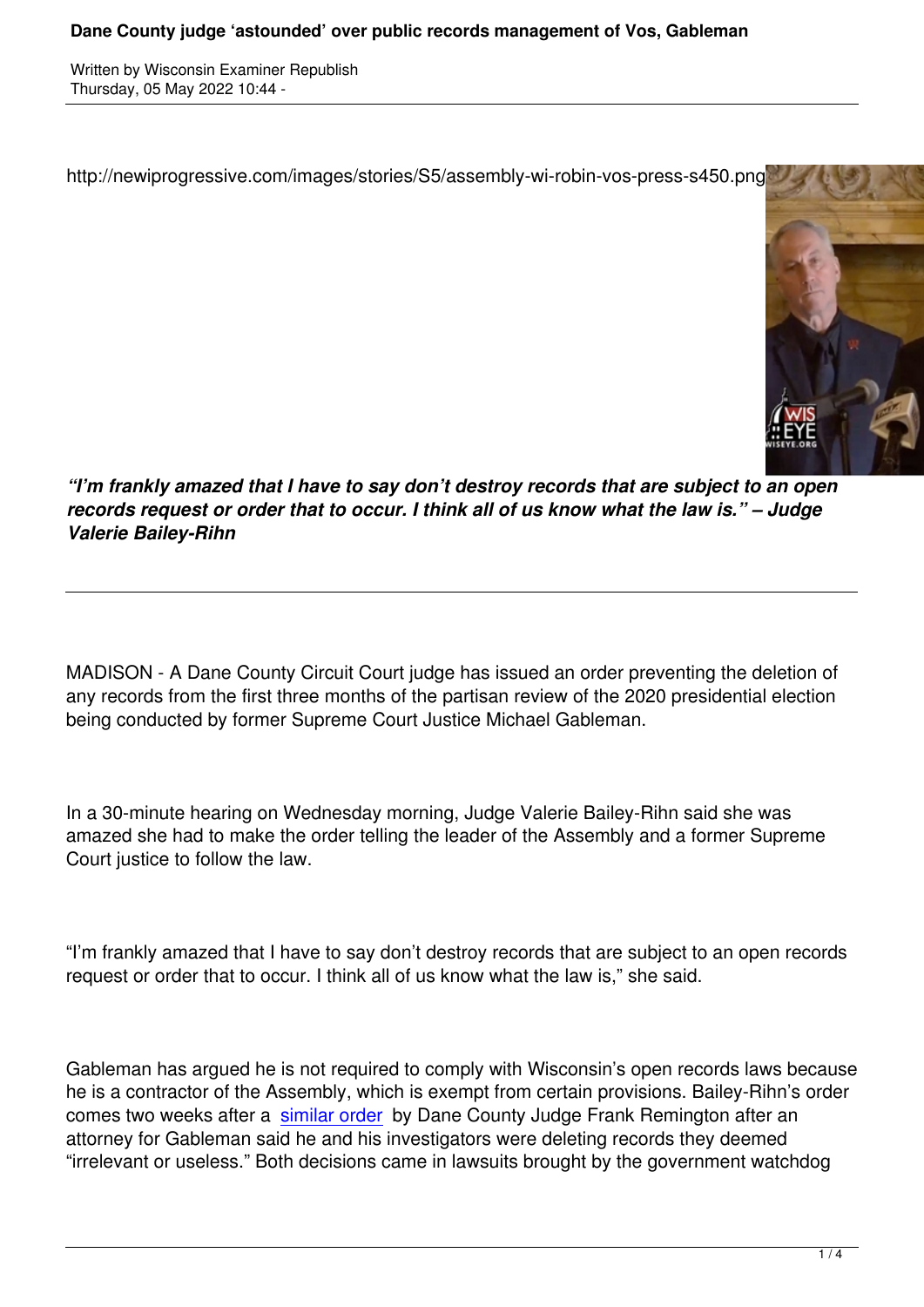group American Oversight, which has been tracking the state of the tracking tracking Gableman's investigation.

Last month, Bailey-Rihn found Vos in contempt of court for failing to comply with American Oversight's requests for records. Vos was ultimately forced to turn over thousands of emails

his office had deleted but was [still able to access. State](https://wisconsinexaminer.com/2022/03/30/vos-assembly-cited-for-contempt-after-not-turning-over-election-review-records/) law says that legislators can delete records, but not if they've already been requested by a member of the public.

Nonpartisan attorneys for the Legislature previously told Gableman that he was required to retain records, though he ignored that guidance. At the hearing on Wednesday, Bailey-Rihn said she was "astounded" that Gableman was treating the law this way.

Ronald Stadler, an attorney for the Assembly, said he could tell Gableman to retain his records but it wouldn't do much good.

"An order from this court simply telling me to tell somebody to comply with the law is a non-event," Stadler said.

Bailey-Rihn said she didn't understand how the Assembly, which ordered Gableman's investigation and authorizes his \$11,000 monthly paychecks, is unable to control one of its contractors.

"I just can't believe the explanation is we can't control our contractors. That just doesn't seem to be satisfactory to the court since the contractors work for the Assembly," she said.

"Their contractors are their agents," she continued. "They're under their control. So if those records get destroyed, I'm not holding the contractors in contempt. I'm holding the people that are in control of those contractors in contempt because they are the ones that are responsible for the public records for that three-month period."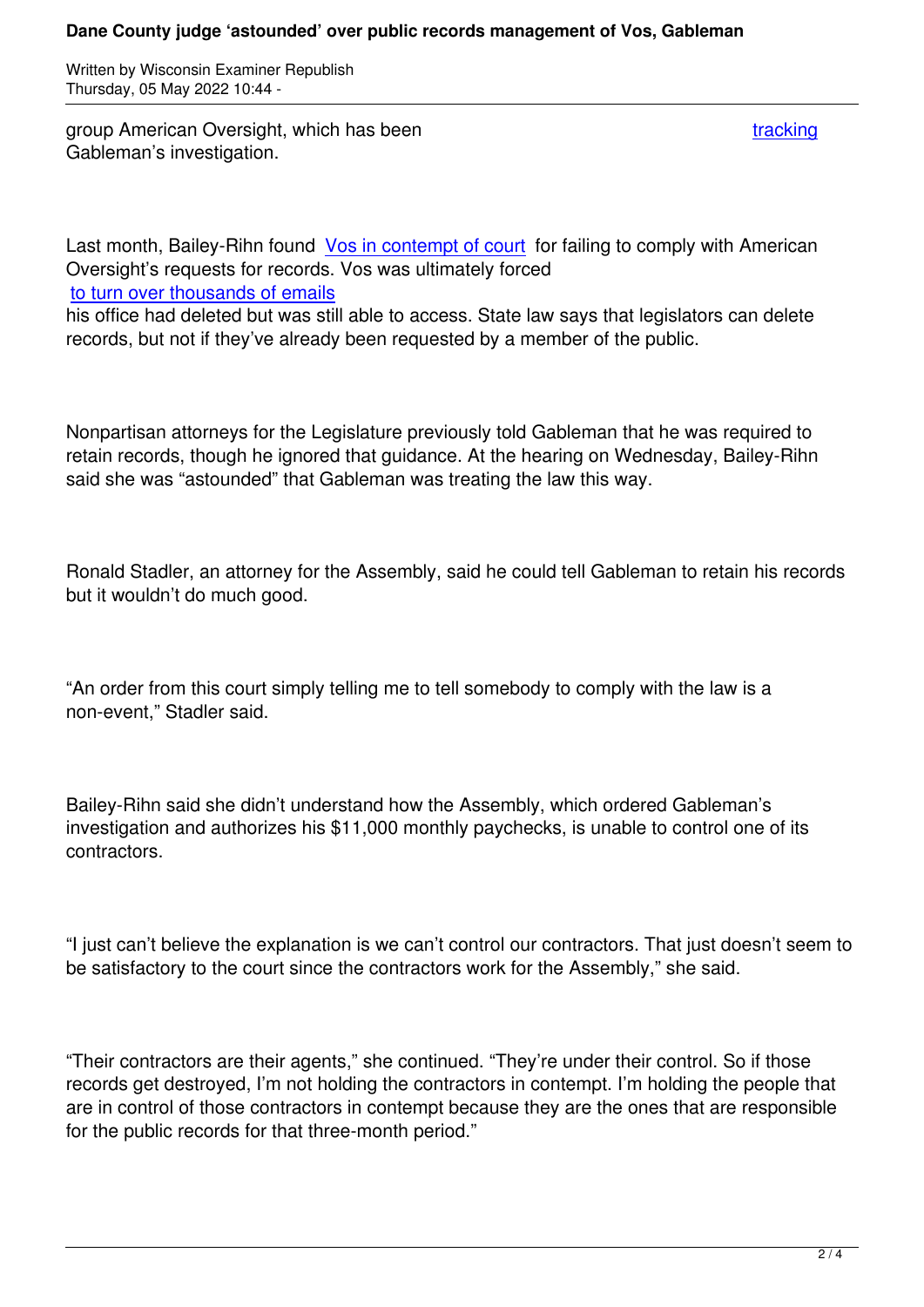Bailey-Rihn said that Vos, Assembly Chief Clerk Ted Blazel and the Assembly are responsible for making sure Gableman retains the records from the months after the review began in June of 2021.

Gableman's review, which has now gone months past its original deadline, has resulted in a number of conspiratorial allegations that have been swiftly debunked by election officials and news media. Gableman has aligned himself with a fringe wing of the Wisconsin Republican party that's advocating for the decertification of the state's 2020 presidential election results, an impossible and unconstitutional move.

The 2020 election was won by Joe Biden by about 21,000 votes, a result that has been confirmed by numerous lawsuits, recounts, audits and investigations.

Melanie Sloan, a senior advisor for American Oversight, said in a statement that Vos and Gableman keep coming up with bad excuses for hiding the review from the public.

"Speaker Vos's ever-expanding list of excuses — they don't exist, they've been deleted, we can't control our contractors — for failing to produce records to which Wisconsin citizens are legally entitled don't ring true," she said. "Next, he'll claim the dog ate them. This deliberate effort to deprive the public of information undermines our democracy and the rule of law."

by Henry Redman, Wisconsin Examiner May 4, 2022

GET THE MORNING HEADLINES DELIVERED TO YOUR INBOX

**[S](subscribe)UBSCRIBE**